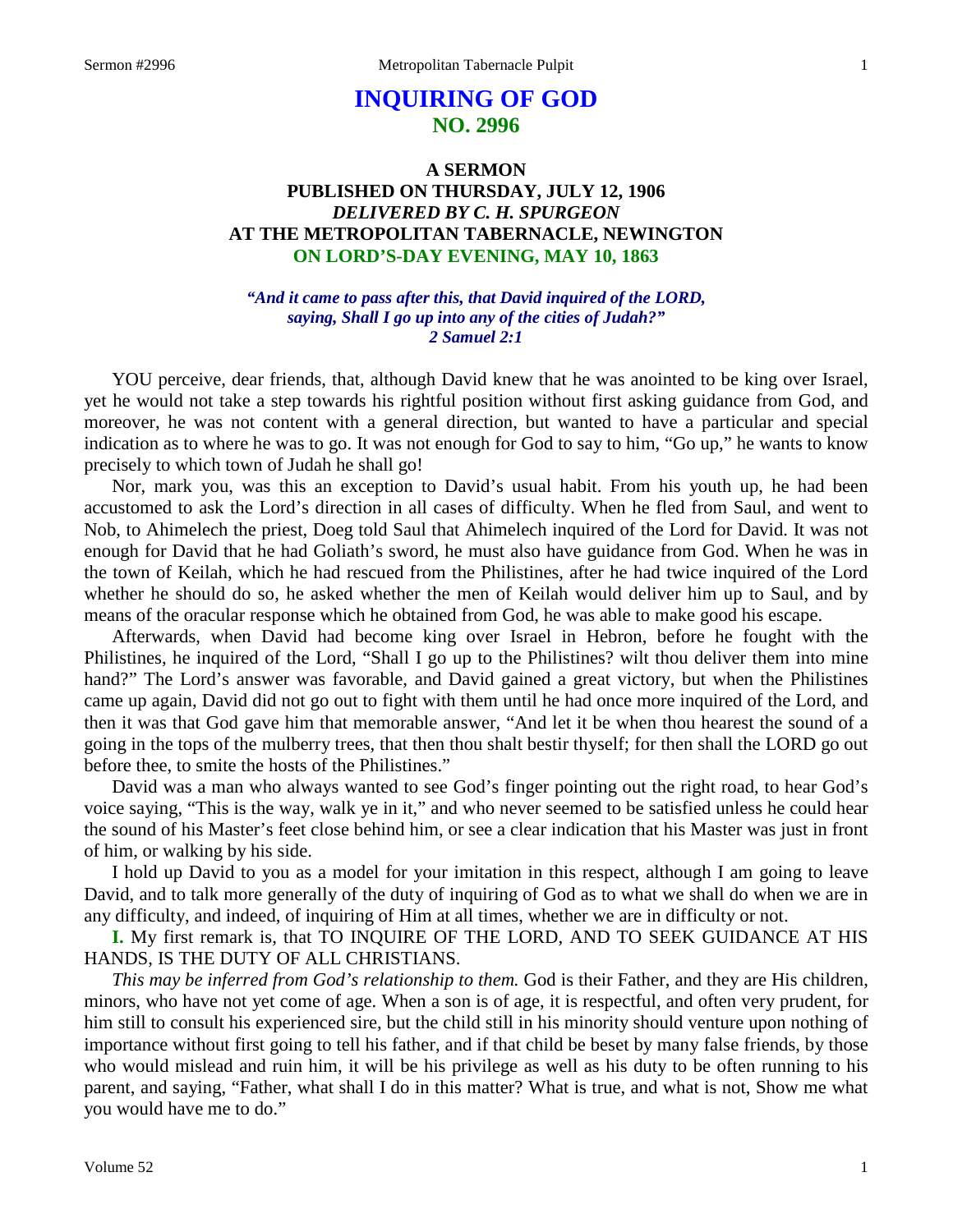If God be our Father, we are His children, and if we do not consult Him, surely we are but sorry children. We lose a great blessing, and incur no small guilt, if, professing to be the sons and daughters of our Father who is in heaven, we never ask Him to direct our way.

We also talk of God as our Shepherd, and an important part of a shepherd's duty is that of guiding his flock. What would you think if, in the East, where the shepherd leads the way, the sheep should all think themselves wise enough to find the road alone? Why, the flocks would soon be broken up, and the pastoral relationship would become mere farce. If God be your Shepherd, follow Him. Often say to Him, "Show me the footsteps of the flock." Desire always to hear the Shepherd's voice, for this is the mark of God's sheep, "My sheep hear my voice, and I know them, and they follow me," How can you call God your Shepherd if you do not follow Him, and never consult Him?

Do you not know also, dearly beloved, that Christ calls us His spouse? But what sort of spouse would she be who never entrusted any of her secrets to her husband, and who asked no counsel of him even when she came into dire distress. There may be some women who are wiser than their husbands, and who can give advice rather than require to ask it, but it is not so in this case, for never did any other husband have so weak and foolish a spouse as Jesus Christ has. In fact, her only wisdom is to confess her folly, and to throw herself into her Husband's arms, and cry—

#### *"Lead me all my journey through."*

What can be our reason for calling God our Lord if we refuse to consult Him? Do not even the heathen always conclude that a god is to be consulted? Though their lying oracles have deluded them, yet have they always been right in the idea that the very thought of godhead implied guidance, and shall we turn away from JEHOVAH who really can guide us? While the heathen look to stocks of wood and stone, shall we confide in human oracles, and neglect to consult God who knoweth all things?

I find *an argument for this truth in the offices of the Lord Jesus Christ*. What is our blessed Lord to us? He is a Prophet, but how can He be a Prophet to us if we never go to Him? What means the sacred mantle that He wears if He is never consulted? Is not His office a mere name, an empty title, an office which has no value, if we call Him Prophet, and yet never seek His face, nor say to Him, "What is thy way that I am to take? Be pleased to direct me in it."

He is a Priest, but is it not part of a priest's duty to use the Urim and the Thummim upon his breastplate, and to show to those who go to him what is the proper path for them to take? But how can I call Christ my Priest if I never consult Him? He is neither Prophet nor Priest to me if I choose my own way, or cut out my own path for myself.

In one place, at least, Christ is called a Counsellor, "His name shall be called Wonderful, Counsellor, The mighty God, The everlasting Father, The Prince of Peace." But how is He your Counsellor if you never consult Him? I cannot think that Christ takes upon Himself empty names and titles. I read, in a Preface to our Bible, "James, by the grace of God, King of Great Britain, France, and Ireland." There is an empty title, for he was never king of France, though he was called so.

But Christ has no empty titles. He is called King because He reigns, and he is called Counsellor because He gives advice to His people and pleads their cause. If you would not, therefore, make out Christ's offices to be sinecures, and His glorious titles to be but empty words, go and consult Him, for thus you shall make glad His heart, and magnify His name, and prove your love to Him.

But dear friends, there is an argument which comes closer home than this. *Our own character should teach us the duty of inquiring of the Lord.* If you know yourself aright, you know that you are very far from being wise. If I understand myself aright, I was born like the wild asses' colts, with strong passions and much willfulness, but with no knowledge, or experience, and needing much guidance for the whole of life. What is the experience of the most experienced of men worth? I can conceive that, to the eyes of God, the greatest wisdom of Solomon was the greatest folly, and that the experience of Job was but as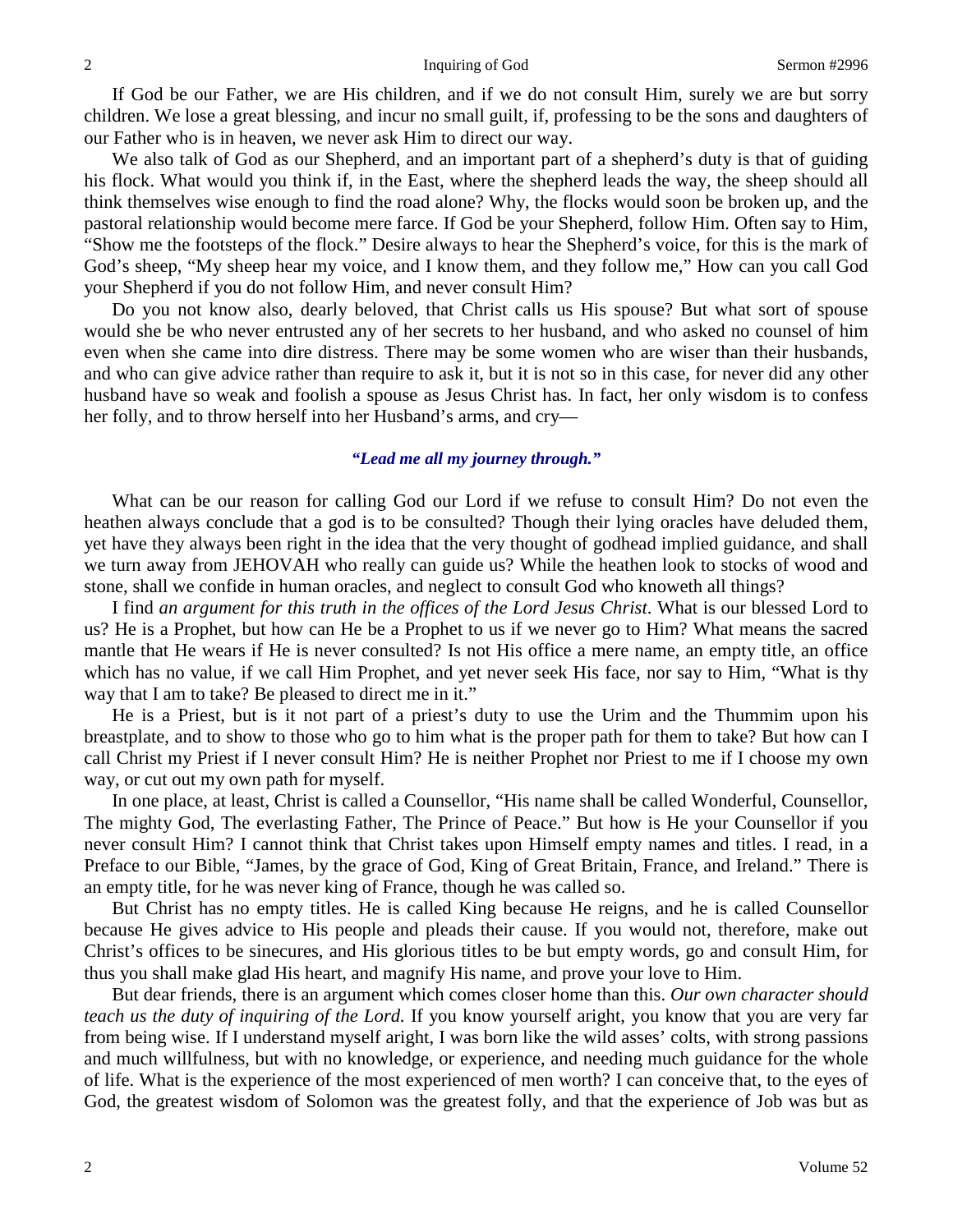the knowledge of a day. One of Job's friends said, "We are but of yesterday, and know nothing," and when we think we know the most, we generally know the least.

You have probably noticed that good men usually fail just where they think they are strongest, ay, and where they really are strongest. Noah was a preacher of righteousness, yet did he fail in righteousness when his sons saw him in a state of drunkenness. Moses was exceedingly meek, yet did he lose his temper, and say, "Hear now, ye rebels; must we fetch you water out of this rock?" Look, too, at Job, one who excelled in patience, yet he failed in patience.

And you and I will find that the devil will carry our hearts by storm, not where we think the walls are weak, or the fortress is dismantled, but just where the flag waves defiantly over the strongest and loftiest part of our bastion, for Satan delights to pull down our lofty things, of which we are so proud, just as God loves to pull down the lofty things of sin. See to it then, Christian, since you are so weak, and since you cannot see a day, nor a minute before you, that you often inquire of your God. Methinks, too, your past indiscretions, and the distresses into which your willfulness has driven you, might teach you henceforth to wait only upon God.

I shall give only one other argument here, because I need not prove what all admit, but what so few practice. *The Christian should inquire of his God for his own avowed object in life.* We profess, though we do not carry it out as we ought, that we are living for God. Is there a man living who could truly say, with Paul, "For to me to live is Christ"? I believe there are hundreds and thousands of such men, but I do not believe that anything like one-half of the professing Christians of today know what that text really means, "For to me to live is Christ." If they truthfully wrote their own commentaries upon it, many of them would say, "We cannot say that, we never could be so enthusiastic or so fanatical as to say that," and they would almost as soon give up their profession of Christianity as attempt to carry out that text as it ought to be carried out.

Yet this is what we profess, and if we profess to live for God's glory, and for the extension of Christ's kingdom, how can we do it except in God's strength, and how will God give us His strength without also giving us His wisdom with which to use it? A man clothed with divine energy, unaccompanied by divine wisdom, would be one of the most dangerous persons in the whole world. A man, who can speak so as to move the multitude, and to stir the souls of men, is a very dangerous person unless piety fills his heart, and the grace of God controls his tongue.

Suppose that man to have divine power given to him, as Judas had in a certain sense, but without the wisdom of God to guide him, and we might as well have a devil on earth as have such a man as that. No, if we would succeed in attaining our avowed object in life, the glorifying of God, we must inquire of Him.

**II.** Now I come to a second remark, which is this. IF CHRISTIANS ASK GOD TO GUIDE THEM IN EVERYTHING THEY DO, THEY OUGHT TO SEE TO IT THAT THEY NEVER DO ANYTHING ABOUT WHICH THEY CANNOT ASK GOD'S GUIDANCE.

This truth comes closely home to some people. For instance, *unlawful pleasures are manifestly forbidden to the Christian.* Those which the worldling may indulge in without any very great injury to himself are forbidden to the true Christian, because he cannot inquire of the Lord about them. I have heard of people who say that they can go to the theater, and yet be Christians. Well now, I should like somebody to write a form of prayer to be used by Christians in theatres, something to this effect—"O Lord, lead me not into temptation, but be pleased to bless the play tonight to my soul's welfare, grant that, if it be thy will that I should die here, I may enter into eternal life, having gone from the pleasures of this life to the pleasures that are to be hereafter!"

If I were to write such a prayer as that, you would say, "Oh, that is shocking! It is shocking for anybody even to think of praying there!" Ah, it is shocking—not shocking to think of praying, but shocking to go where you dare not pray! Should a Christian ever be anywhere where he would be ashamed to die? I heard a lady once say that religion ought to be confined to places of worship, and that it ought not to be talked about anywhere else. So I suggested to her that we ought to have our places of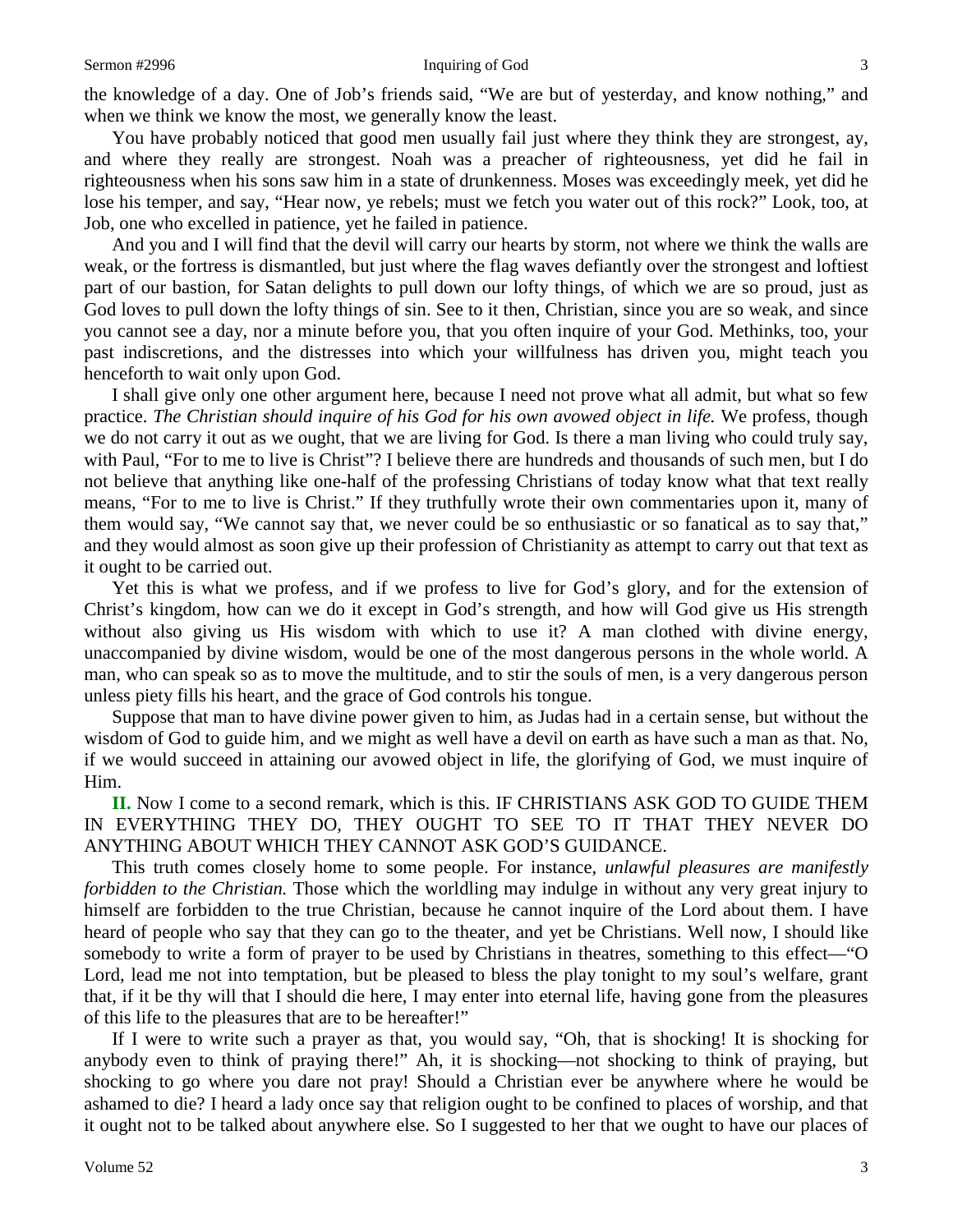worship made larger, for, of course, people would want religion when they came to die, so they had better die where religion would be in its proper place!

A Christian knows that he should not go to such places of amusement as worldlings frequent, they may go without any very great mischief, but he may not. He could not feed on the fare that is provided there, for it is not to his taste, and moreover, he would not go there because he could not expect to have communion with Christ there and he could not ask God's blessing upon his going there.

There are many amusements in the world, and you can always tell which are right and which are wrong by this text. You may do anything upon which you can ask God's blessing, but if you cannot ask God's blessing upon it, have nothing to do with it. If there are any things about which you have any doubt, leave them alone. Another man, who has no doubt about the matter, may do without sin what you must not do if you have any doubt about it. If you feel, in your conscience, that you can expect the Lord's blessing, and maintain communion with Christ in what you do, then you may do it, but if not, it is at your peril that you will do it.

Then, there are *unlawful avocations in which Christians must not be engaged*. I could not ask the Lord's blessing if I were selling gin and other spirituous liquors all day long. I do not know how some men may feel, but if I had pocketed the fools' pence, I could not pray, "Lord, be pleased to guide me where I shall open the next devil's-house, and set traps to catch poor drinking men." I should expect, if I went to ask God's guidance about that matter, that I should receive a very sharp rebuke from Him for having the impudence to ask Him about any such thing.

There are also other trades and employments which you must not touch, as you know that they are so beset with evil customs that you cannot ask the Lord's blessing upon them. I am sure that man up in the gallery did not ask the Lord to bless him when he was taking his shutters down this morning, and as he could not ask God's blessing upon it, he ought not to have done it.

There are some of you here who have your shops open still, your daughter hates the business, but she is chained to the counter now while you are here. How can you come to the house of God, and yet violate the day of God! Have you any conscience, or have you drugged it to sleep? If you should have your house full of silver and gold gained by such trading as that, it will be a curse to you, and a curse to your children, and to your children's children. It is a curse to have that which has not God's blessing upon it, and ill-gotten gains never can have it.

Old Hard-fists cannot ask God's blessing upon his action when he takes his brother by the throat, and cries, "Pay me what thou owest, even to the uttermost farthing," And the man, who grinds down the poor needlewomen who work for him, cannot ask God's blessing, neither can the man who pays his workpeople barely enough to get a crust of bread, spread out his money, and say, "Thank God that He has given me wealth!" No, the curse of the Almighty rests upon them, and God will one day avenge the blood of those whom they have cruelly put to death that they might increase their ill-gotten gains.

I pray you, members of this church, and members of Christ's body everywhere, touch nothing upon which you cannot ask God's blessing. The moment you perceive that God cannot be consulted about a thing, turn your back upon it, and say, "Let those who mean to damn their souls do the devil's work, but a Christian must not and will not touch it."

I am aware that, in saying these things, I may strike some persons who are engaged in trades which they conduct lawfully, my censure is not intended for those persons who, though in a trade which I might not choose, yet do their best to conduct it honorably. Still, I would make the censure as sweeping as it ought to be, for there are far too many men merely for gain following that which they know is damnable and must in the end ruin their own souls.

I think this rule may help to guide you through life—Do nothing upon which you cannot ask God's blessing. Young woman, if you can ask the Lord's blessing upon your contemplated marriage, you may enter upon it. Young man, if you can ask the Lord's blessing upon the taking of that new shop, you may do it. You, who have plenty of business already, and who now give some of your time to God's cause,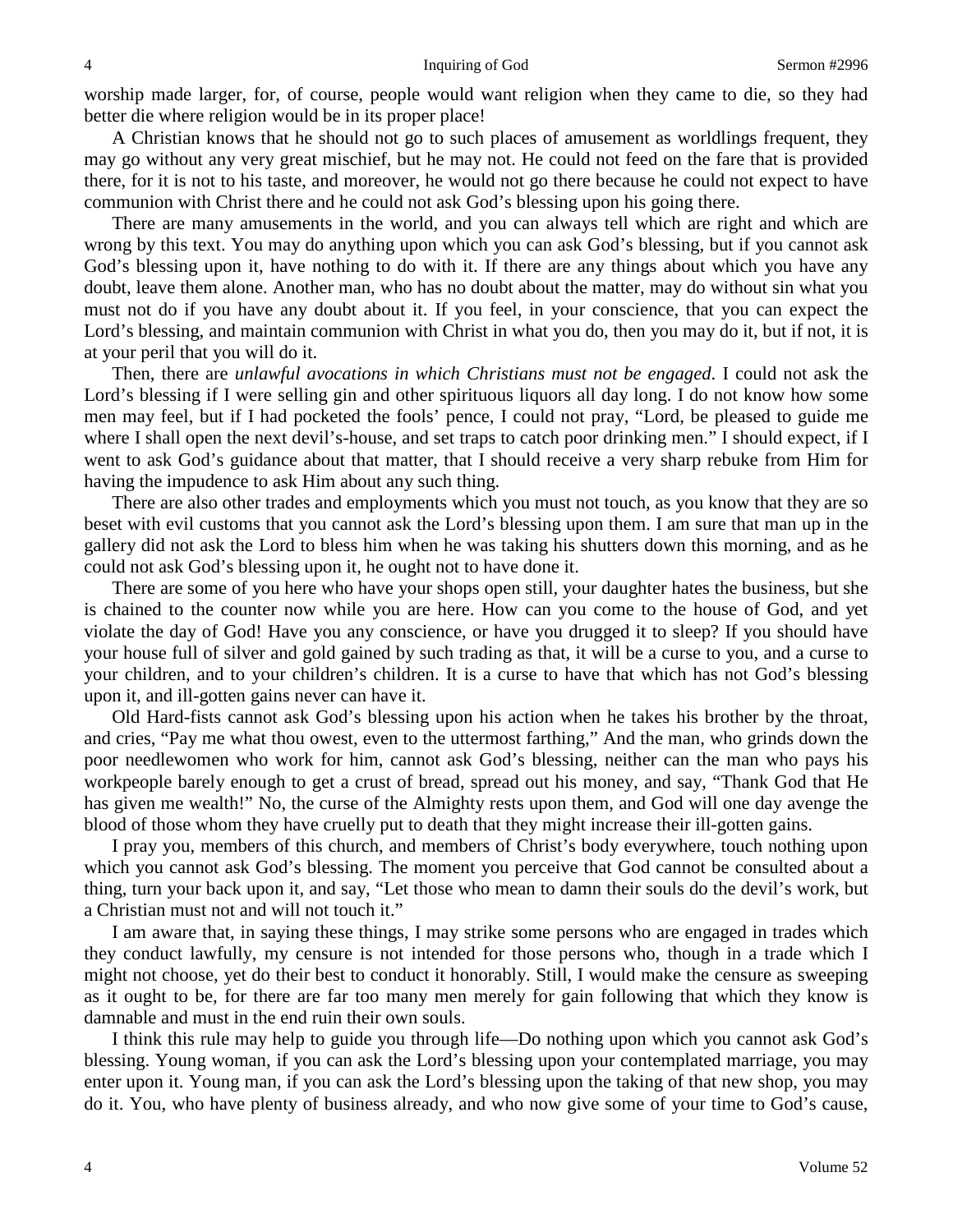I am not always sorry when men do not get on in business as fast as they wish, for I recollect the case of good Jehoshaphat, who "made ships of Tharshish to go to Ophir for gold: but they went not; for the ships were broken at Ezion-geber," and a great mercy that they were, for if they had gone, and had brought the gold to the king, I do not know what Jehoshaphat might have done with it.

Was it not Mr. Cecil, who, on hearing that one of his friends had come in for a great deal of money, went to sympathize with him, and to pray for him "under the trying circumstances"? Doubtless, the more a man has, the more is he tempted not to use it rightly, and while it is, in some senses, a high privilege to have wealth, yet it involves such solemn responsibilities that a man should never have it without inquiring of God how he can rightly use it.

**III.** Now, thirdly, THIS DIVINE GUIDANCE IS AS NECESSARY NOW AS EVER IT WAS, AND IT IS NECESSARY IN ALL THINGS.

Some people say, "Yes, we believe that the Lord's guidance would be a great blessing to us, and that it is our duty to seek it, but how can we get it? There is no priest to whom we can go for direction, and we cannot come to our minister and say, 'What shall we do?' He is not able to give us the infallible answer we need." Your minister does not wish to do it, for he thinks he is better employed in preaching the Gospel to you and giving you infallible directions concerning your immortal souls.

I certainly do not approve of the practice by which some people say they can tell the Lord's will by just opening the Bible and noticing the first text which catches their eye. I know that Mr. Wesley frequently practiced this plan, but like some other good men, he had his foibles, and I know that others have imitated him, but I should think myself no more justified in seeking guidance in that way than I should in shuffling a pack of cards, I could no more expect to be guided by a text of Scripture, picked out in that haphazard style, than by a Norwood gipsy. No, no, we are above all that kind of thing.

How, then, does God guide his people? Well, there are several ways which are very clear, and the first is, *God guides them by His Word*. I will suppose there is a young woman here who is contemplating marriage, and she wants to know whether it would be right. She turns to her Bible, and she finds this text, "Be ye not unequally yoked together with unbelievers." The young man in question is an unbeliever, so she does not need to turn to any other passage of Scripture, for this one is decisive. If she really wants to know God's will, here it is, and she could not have it more clearly even if God were to flash it in lightning across the sky or roll it out in tones of thunder.

This is the way plainly marked out for her, and I would that she and all other young Christians before they ruin their prospects, before they bring upon themselves lifelong misery—would hear the voice of God saying to them, "Be ye not unequally yoked together with unbelievers." The case is as plain as possible. Nobody need be consulted. You need not go to friends, you need not come to me and ask, "What ought I to do?" If you are disobedient, and are afterwards made miserable, it is nothing more than you ought to expect. I single that case out because it happens to be one that often comes up, especially in a large congregation like the present, with so many in it who are young, and here, I say, God's Word becomes a faithful and unerring guide.

I have heard of a poor Christian man, who was in great difficulty, and one day, when his wife and children were almost starving, and were shivering with cold, and he had nothing with which to make a fire, the devil said to him, "Your rich neighbor has a good stack of wood, and you may go, and take some of it, for the Bible says that, 'all things are yours.'" He was going to take it, but all of a sudden, that old command came into his mind, "Thou shalt not steal." That was quite enough for him, he did not need anything else, he turned back at once, for God's Word was to him a sufficient guide.

The next guidance is, *our own spiritual profit and God's glory*. You want to know whether you shall move to such-and-such a town. Well, is there a good Evangelical minister there? Can you hear the Word to profit in that town? If not, unless there are some very strong reasons why you should go there, you ought to remain where your soul can be best profited. A man would often be better off with less earnings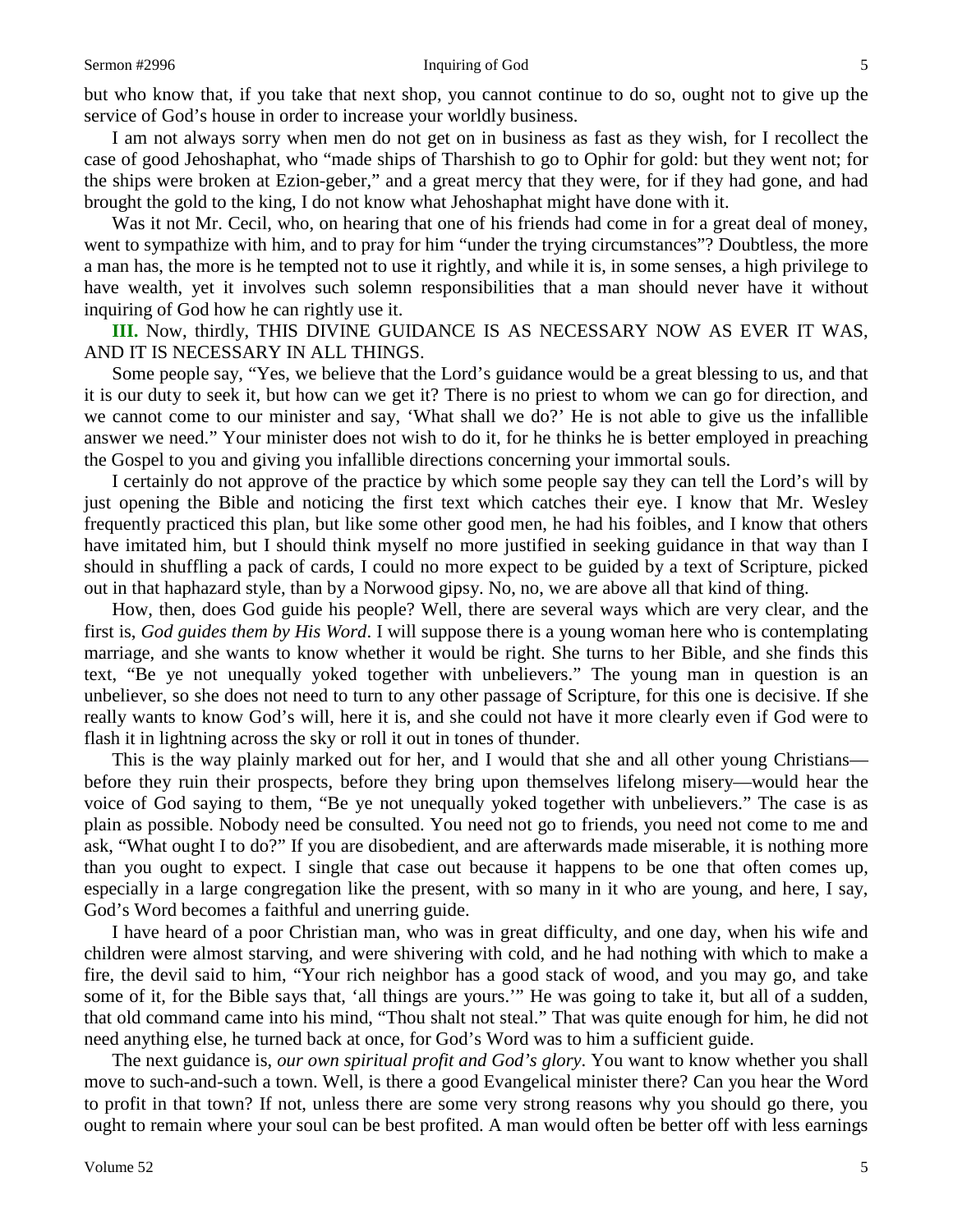where he could hear a faithful minister than with more money in a place where the Gospel is not preached. Ask the question, too, "Can I serve God there?" If you cannot, what right have you to go there? If you have to give up a sphere of usefulness, and there is no other sphere open to you, then pause. You will always know which way to go if you have this compass in your hand, for it will always point you to the right pole, and if you use it, you will always be guided to the paths of righteousness can I serve God there? Will my soul be in a more healthy state if I go there?

Then another way of guidance is *by the leadings of divine providence*. This is nothing like so clear as the rules I have already given you, because, when you want to do a thing, you can always find a providence which seems to be in favor of it. It is remarkable how many ministers leave salaries of £200 a year, in places where they might still have been comfortable and useful, to go where they would get £250 a year, and they have said it was a providence, and it is equally remarkable how very few of them ever move from £250 to £200.

I have but little faith in "providence" of this sort, I believe in divine providence, but I do not always believe in what people speak of as providence. They say, "There is such-and-such a thing, I know it is not quite right, but I would like to have it, and then, you see, there is so-and-so, and so-and-so, and soand-so, and—it looks quite like a providence." Nonsense! God's providence never permits you to do wrong, but when you wish to act for the glory of God, a path cleared before you and an open door will help you to feel that you are being infallibly led by the providence and the Word of God, and by His Spirit in your heart.

Beside this, I think that *young persons would do well to seek advice from experienced and consistent Christian friends.* By stating their difficulty, it may be that God's servant will be helped to tell them just what they need, and often, you may receive, through the lips of a preacher, who knows nothing of your case, guidance from God. Many and many a time have I known this to be the case, God has told the preacher what to say about a certain person's case although he did not even know who the person was to whom he was unconsciously speaking, and who was guided aright by what the preacher was moved to say.

Sometimes, too, but rarely, *God guides us by very vivid impressions*. I have seen so much of people who have been impressed this way, and that way, and the other way, that I do not believe in impressions except in certain cases. I was once in conversation with two friends, one of whom was guided by his judgment, while the other was swayed by impressions, and I could not help noting that the man who was guided by impressions was, as such people always will be, "unstable as water." If I am impressed in one way one day, I may be impressed in another way the next day, so impressions are unreliable guides.

There was a young man, who was impressed with the idea that he ought to preach for me one Lord's day, but as I was not impressed to let him do so, it stood over, and probably will continue to stand over for some little time. He had no gifts of speech, but he thought his impression was quite sufficient. When I receive a similar impression, the revelation will be a proper one, and you will have the pleasure of listening to his voice, but certainly not before that.

Occasionally, impressions do guide a man right. A Quaker, one night, could not sleep, and he had a very strong impression that he must get up and saddle and mount his horse. He did so, and rode along the streets, his horse's hoofs noisily clattering in the silence of the night. He did not know where he was to go, but there was a light in one house, and something seemed to say to him, "This is the house to which you are to go."

He dismounted, and knocked at the door, and a man came down, and asked why he was there at that time of night. "Perhaps, friend," answered the Quaker, "thou canst tell me, for I do not know, but I have been moved to come here." "I can tell you indeed," said the man, with much emotion, and he took him upstairs, and showed him a short halter with which he was about to hang himself when the Quaker came to his door.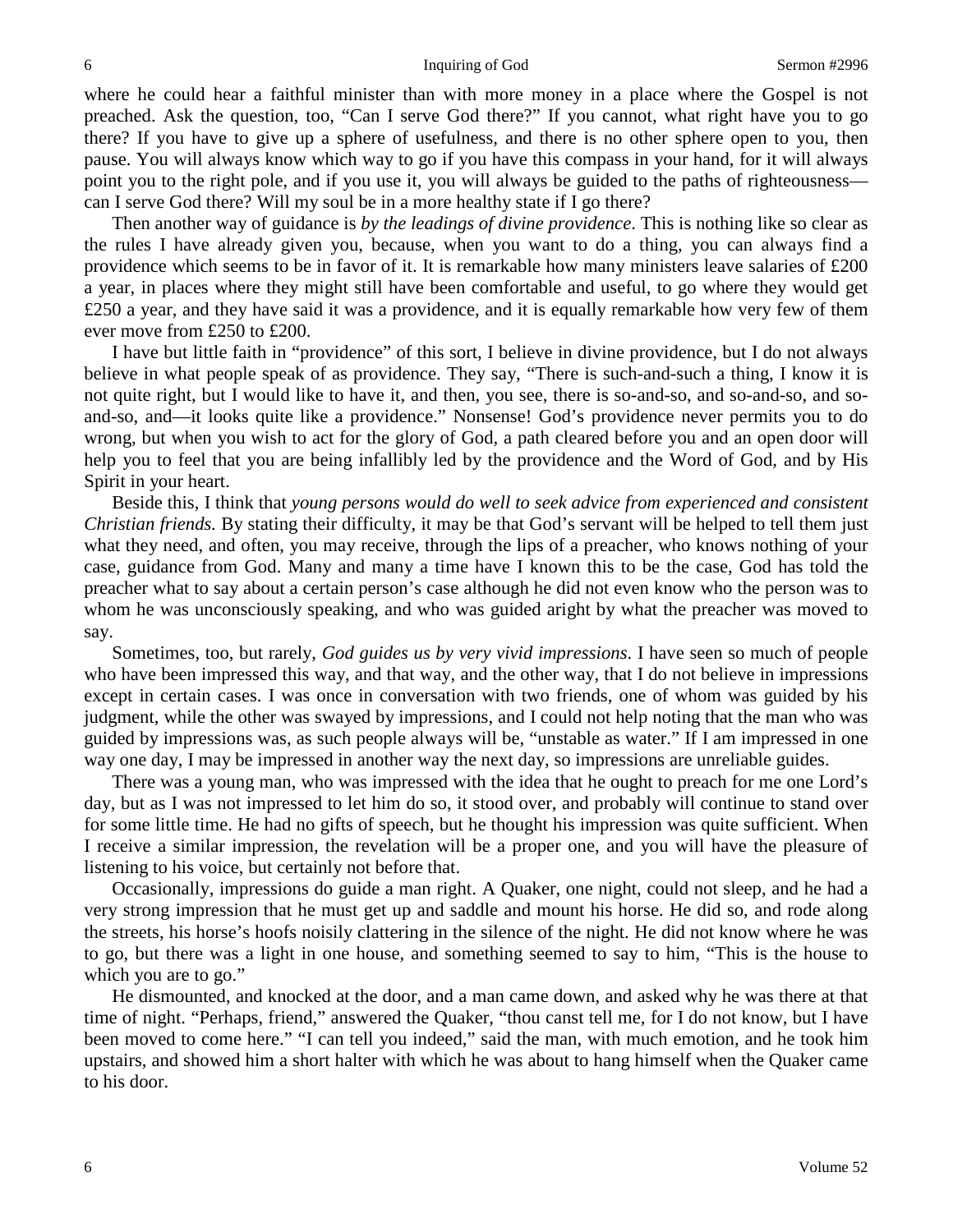#### Sermon #2996 **Inquiring of God** 7

Such strong impressions are not to be despised, and I have no doubt that highly-spiritual minds do become like the photographer's sensitive plate and do receive impressions. What another man may be a fool for talking of, such men may truly speak of, for God does sometimes reveal His will in that way.

**IV.** And now, to close, let me say that, WHEN WE HAVE RECEIVED COUNSEL FROM GOD ABOUT ANYTHING, LET US ACT ACCORDING TO IT.

If you go and ask God about anything, do not, as some people do when they consult their minister, make up your mind beforehand as to what you will do, but having consulted your God, and learned what is His will, mind that you do it. If all the devils in hell stand in your way, mind that you do it. If friends oppose, and foes assail you, still do it. There may be a point on which I differ from you, but I shall do what I believe is right, and shall not hesitate, whoever may oppose. When God moves us, we are not to be turned aside by any man's word, or by a thousand men's words. If once we have "Thus saith the Lord," we must and will go on, over the mountains and through the seas if God so wills it.

I will finish with an instance of what I mean. There was a missionary, who is still living, who had given himself to God's cause, and had gone out without purse or scrip, simply depending on the bounty of heaven. He was called, in the providence of God, to go in a vessel to one of the guano islands, where a great number of ships were congregated to take away that valuable manure. He found very little opportunity of serving his Master for some time until a mutiny broke out on the island. The mariners rebelled, they fought with the men employed in moving the manure, and the most fearful scenes ensued, the men being drunk from morning till night.

The ship-masters did not know what to do, but at last they sent for one of Her Majesty's men-of-war. It came, and when the captain had landed with the marines, he told the mutineers that, unless they submitted at once, he would fire upon them. They appeared to be very humble and seemed to be subdued at once. The vessel could not stay long, for she was looking out for slavers on the African coast, and as soon as the ship was out of sight, the mutineers were as wild and ferocious as they were before.

There was one man there—no very extraordinary man in his own esteem—he sits behind me now, he was the missionary of whom I spoke. He felt in his heart that he had a call from God to speak to those men, so he begged the captain to send him on shore in a boat, but the captain said he was not such a fool, for the missionary would be killed directly. He asked again, but received a similar refusal. He found out another captain, and persuaded him to plead his cause, and at last, after much talking, it was agreed that he should go, though the captain said, "You will surely not go and preach the Gospel to those devils, they ought to be hung, every one of them."

The missionary said that he felt that God had called him to do it, and he would go. So he was rowed ashore, and down came these fiends in human shape to meet him. He felt some little apprehension, but he was sure that he was doing the right thing, he had asked counsel of God, and he knew that God would help him, so he pulled out of his pocket a Bethel flag. The great, rough fellows came crowding round him, but holding up the Bethel flag, he began talking to them as if he had been the coolest and most collected man in the world, though I expect his heart was beating fast all the time.

He said, "My good fellows, they tell me that you are like devils, that you won't work, and that it is no use for me to come to talk to you, but I believe that some of you had pious mothers, who used to teach you the Gospel, and I know that, when you were in England, you were not what you are now, besides, I have heard you sing your songs, and I should like you to sing with me now." Then he gave out the hymn—

> *"O God of Bethel by whose hand Thy people still are fed; Who through this weary pilgrimage Hast all our fathers led."*

After they had sung the hymn, he went on talking to them, and when some big fellows, a little way off, looked as though they were meditating mischief, he pointed to them, and said, "If any of you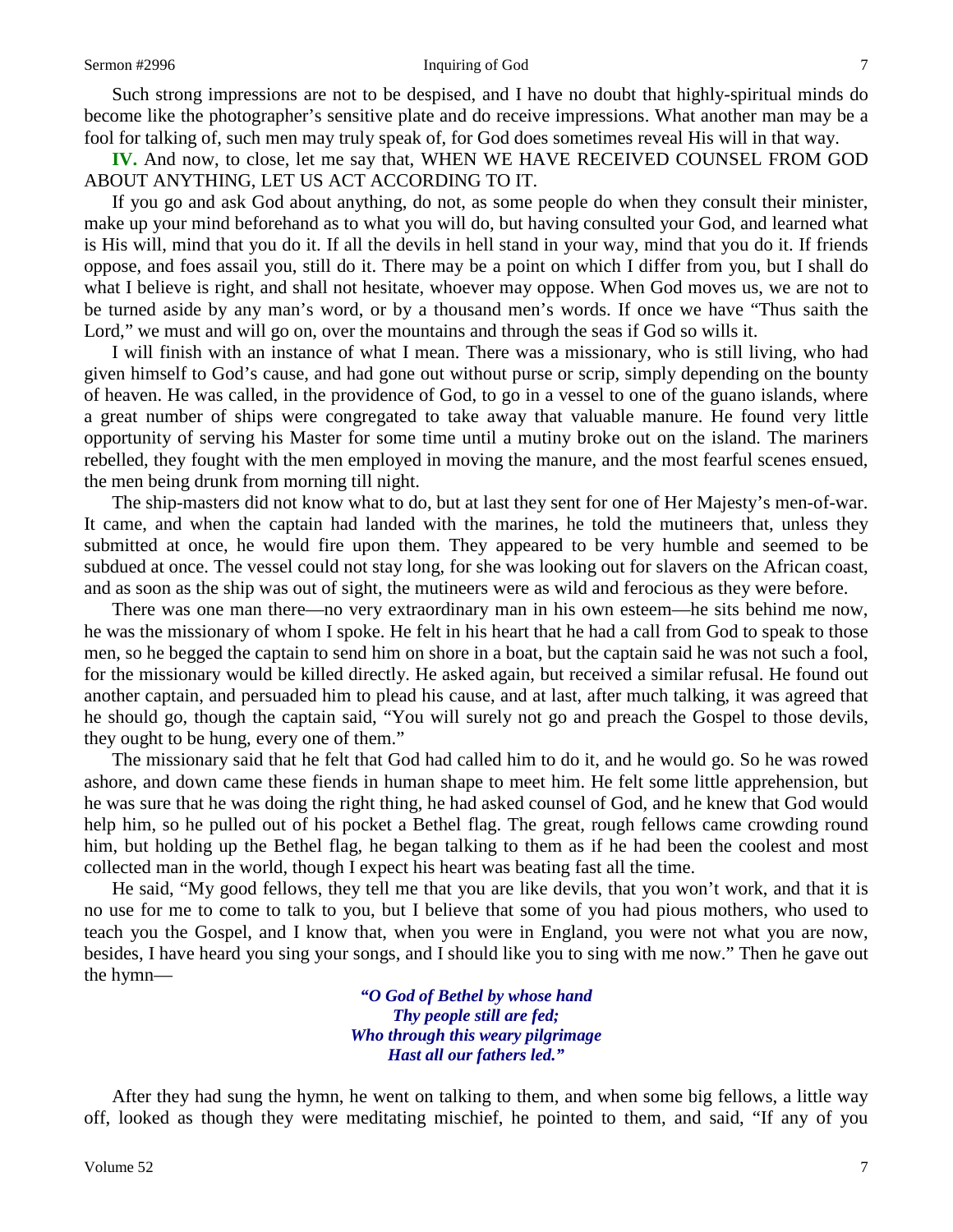attempt to disturb me, there are plenty of good fellows round me who will stop you, so you had better come, and listen to what I have to say," The man came near, and he preached to them with fervency and power, and his Master's blessing was upon him, for the next day, all the men were at their work again, and many of them were ready to do as they had done in their better days, and what Her Majesty's ship, with so many guns, could not do, the poor preacher's word did, for it turned the lions into lambs.

Whenever any of you have anything to do which you know is right, do it. After you have inquired of God, do not stop to consult friends, but go and do it. Take your sling and your stone, and in God's name, sling the stone into the giant's forehead, and like David, come back victorious, for that shall be your best answer to those who would persuade you not to do it. Never ask God to guide you, and then, when He says, "This is the way," stand still, and say, "That way is too hard, too stern, too difficult, I will not walk in it." Go forward, for, if hell itself were before you, God would divide it even as He divided the Red Sea for His ancient people. Only have faith in God, for "all things are possible to him that believeth."

There is one short message that God gives for guidance to every one of us and more especially to you who are not converted. It is this, "Seek ye my face." This very moment, "Believe on the Lord Jesus Christ, and thou shalt be saved," for "now is the accepted time; behold, now is the day of salvation." When you have taken God's advice concerning your poor soul's eternal welfare, when you have believed in Jesus to the salvation of your soul, then go to Him about your temporal concerns, and about everything, and you will then be able to say, with the psalmist, "Thou shalt guide me with thy counsel, and afterward receive me to glory."

## **EXPOSITIONS BY C. H. SPURGEON**

## *PSALM 63*

#### *"A Psalm of David, when he was in the wilderness of Judah."*

Shall we praise God in the garden and not praise Him in the wilderness? No, we will sing a new song when we come into the desert, for even if we are in a desert, that is no reason why there should be a desert in us, so let us praise God even in our wilderness experience.

## **Verse 1.** *O God,*

Two very solemn words, never use them, I pray you, as hasty, thoughtless expressions. God's name must never be taken in vain, I fear that there are some who do this, and are not rebuked for it. When we say, "O God," there ought to be something solemn to follow.

#### **1.** *Thou art my God;*

The second word "God" signifies "my strong One, my mighty One, to whom I can bring all my weakness and all my care, for thou art strong enough to take care of me even in the wilderness."

## **1.** *Early will I seek thee:*

That is, "at once." "I will not delay, but immediately will I seek Thee. I will not so much seek to get out of the wilderness, or seek for comfort in the wilderness, as seek for everything in Thee."

#### **1.** *My soul thirsteth for thee,—*

This is a blessed experience. It is a sad thing to be without God in any degree, but it is a blessed thing when we cannot rest without Him.

**1.** *My flesh longeth for thee in a dry and thirsty land, where no water is;—*

"My flesh"—"that lowest part of me—even that has been awakened and quickened:" "my flesh longeth for thee in a dry and thirsty land, where no water is." "Where there is no water, no well, no cloud, no rain, I am longing for thee, my God." "My flesh longeth for thee in a dry and thirsty land, where no water is;"-

**2.** *To see thy power and thy glory, so as I have seen thee in the sanctuary.*